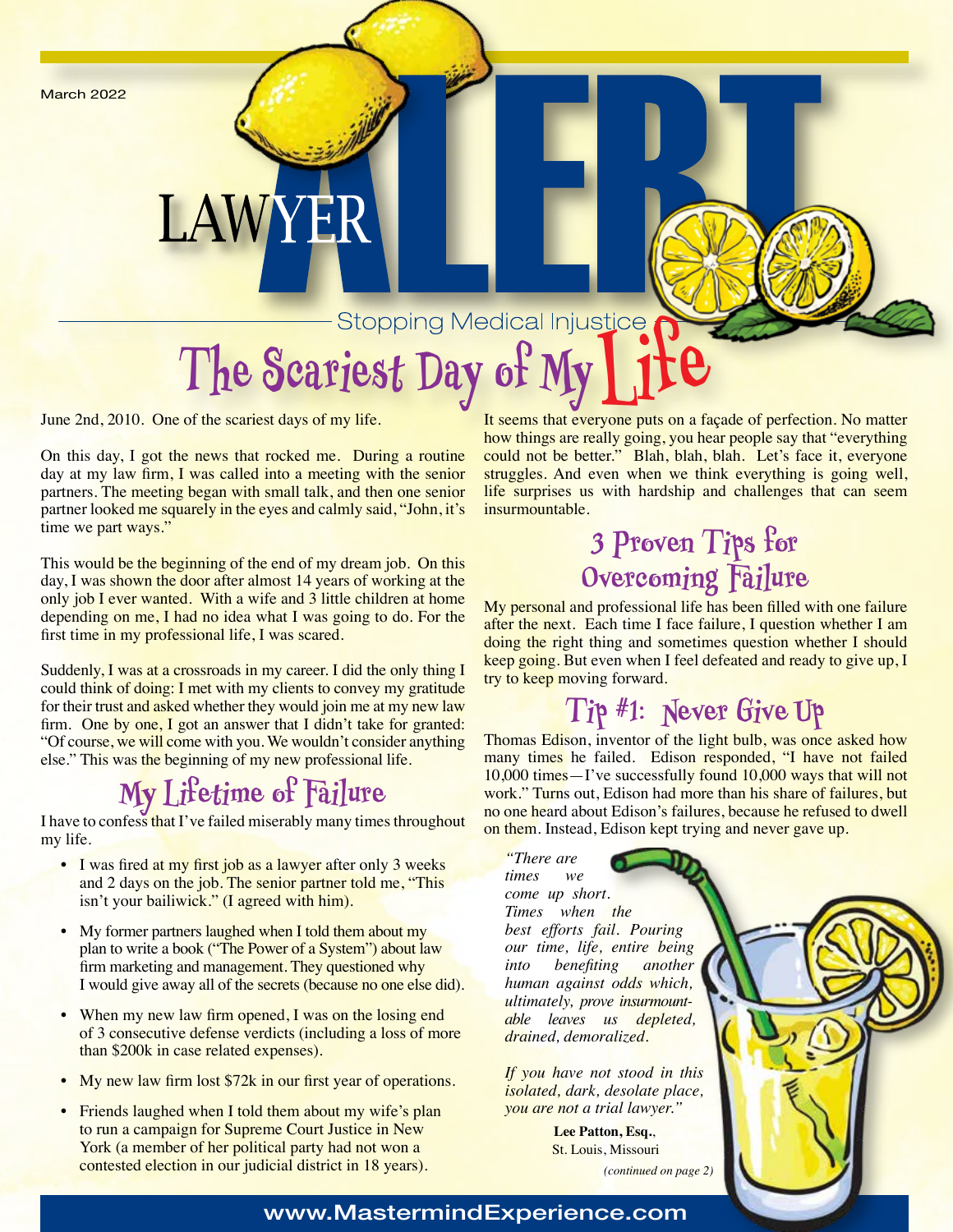



When you doubt yourself and want to give up, NEVER QUIT. Success might be right around the corner.

# **Tip #2: Live in Day-Tight Compartments**

Dale Carnegie, author of the classic 1944 book, *"How to Stop Worrying & Start Living"*, teaches us to "live in day-tight compartments". This means living for today. Don't worry about what might happen tomorrow or down the road—only focus on the things that are within your control today.

> "*It is not our goal to see what lies dimly in the distance but to do what clearly lies at hand."*

#### **Thomas Carlisle**

When I am in trial, I try not to worry

about the outcome. Why? Because I don't control the outcome, a small group of 6 jurors decide who wins the trial. It isn't productive to worry about something that I don't control. I try not to worry about any aspect of the trial other than what I am doing that day.

# **Tip #3: Focus on Your Circle of Influence**

Try not to worry about things that you don't control. Stephen R. Covey, author of the classic book, *"7 Habits of Highly Effective People"*, teaches us that there are 2 circles, namely, the CIRCLE OF CONCERN and the CIRCLE OF INFLUENCE. The Circle of Concern are those problems over which you have no influence, e.g., nuclear war, famine, while the Circle of Influence consists of a much smaller subset of the issues over which you control, e.g., your health, fitness, faith.

*"The place to begin building any relationship is inside ourselves, inside our circle of influence, our own character."*

#### **Stephen R. Covey**

Why waste time watching the news and worrying about world-wide events over which you have no control? This is a waste of your time. Instead, focus on the things that you control, e.g., read 5 pages of a book, spend 5 minutes alone in prayer, learn meditation or yoga, or go for a jog. Don't worry about crazy dictators in foreign countries; instead, stop watching TV and get to work improving yourself, even in small ways.

# **Failure Can Lead to Surprising Results**

Fast forward to a chance encounter with a defense lawyer in an elevator following a deposition. I had worked against this defense lawyer for more than 15 years and we knew each other well. Out of the blue, the defense lawyer bluntly said, "There's something I have to tell you. I've never seen you this happy." For the first time, I

# *...the scariest day of my life was also one of the best...*

realized that the scariest day of my life (10 years earlier) was also one of the best.

I have had more than my share of tough days, doubts and defense verdicts. Life as a self-employed law firm owner is hard and I never stopped second guessing myself, but the security and stability of a job was nothing more than playing it safe. While I had no idea at the time, I discovered over time that it is far more rewarding to work for my family. It just feels better.

Is it easy overcoming hardship, doubt and struggle? Hell, no. But who ever said life is easy.

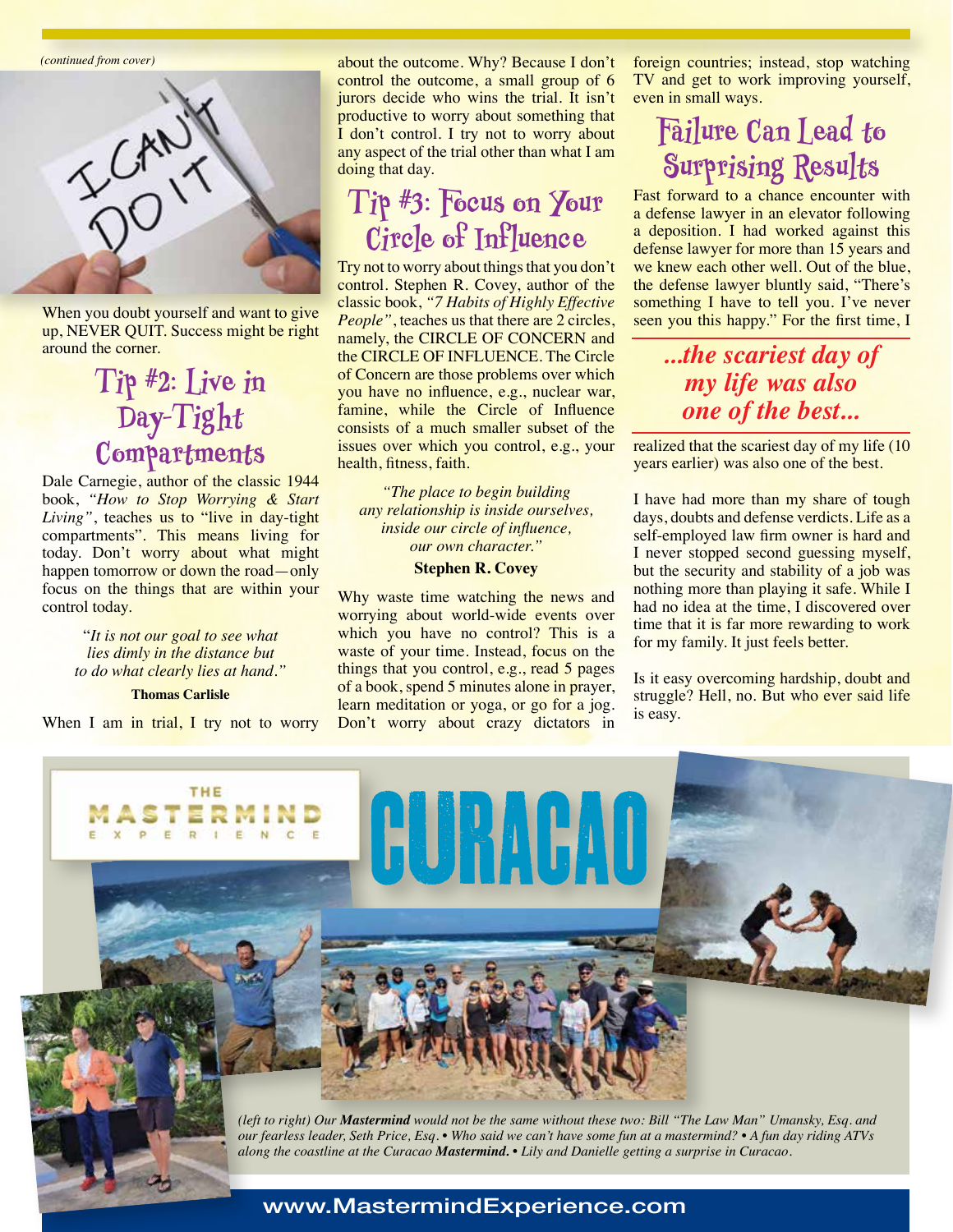

# Secrets to Winning Your Next Malpractice Case

The statistics are scary.

Only 23% of jury verdicts favor the plaintiff in New York in medical malpractice cases. And it's not hard to imagine why: the public is exposed to an endless barrage of media stories about frivolous lawsuits. The media doesn't care about the truth—their only concern is bold headlines that grab attention. Unfortunately, by the time members of the public arrive for jury duty, their minds have been heavily influenced against those who bring a malpractice lawsuit.

So, what can you do? Simple, win your next malpractice case before you enter the courtroom. With the right tactics, you can expose the wrongdoing and even force the hospital/physician to admit their mistakes. There are tried and proven tactics for exposing medical negligence that will win your next case before you walk into the courtroom.

## Secret #1: Preserve the Surveillance Video

A picture is worth a thousand words and there are surveillance cameras everywhere at a hospital (Albany Medical Center has 1,100 surveillance cameras).

The surveillance video will often tell a different story from the defendants' version of what occurred. The emergency medicine physician may claim that they performed a thorough physical examination, but the surveillance video will show they never laid a hand on the patient (and you may have a claim for insurance fraud and punitive damages). This is why surveillance video may be the most important evidence in your case.

Here's the problem: the security departments of many hospitals will erase/overwrite surveillance video automatically every 30 days. If you don't act quick to preserve the surveillance video, it will be gone forever.

As soon as you are retained, send a preservation notice for surveillance video to the hospital via certified mail, return receipt requested. The preservation notice should specify the date, time and ideally, the location of the surveillance video. The preservation notice requires the hospital to preserve the surveillance video and if they ignore it, you'll have a strong basis for a motion for spoliation of evidence.

# Secret #2: Get the Audit Trail

The audit trail is a snapshot of every entry in the electronic medical records that shows: the identity of the person making the entry, when the entry was made, the location where the entry was made and the substance of any change (deletion or addition to the records).

The audit trail may be indispensable to your case. You might use the audit trail to show that the attending physician made changes to the electronic medical records 19 days after the patient died. The audit trail gives you the proof that you need to prove that the electronic medical records were altered after the date of treatment.

The defense will try to avoid disclosing the audit trail, but don't let them get away with this. You have the absolute right to an unredacted audit trail, pursuant to HIPAA, and you should insist on nothing less.

## Secret #3: Conduct a Site Inspection

For some crazy reason, plaintiff's lawyers rarely conduct site inspections in malpractice cases. Big mistake!

The site inspection may reveal things that you never imagined existed. A site inspection may reveal the existence of surveillance cameras in a part of the hospital that you were told did not have cameras. The site inspection will show the equipment available in certain parts of the hospital, such as portable heart monitors in a heart attack case. The availability of such equipment might make or break your case.

## Secret #4: Original Chart Review

The certification on a medical record is essentially worthless. Never trust a certification form for a medical record (if you do, be ready for a big surprise).

The only way to guarantee that you have all of the medical records is  $\triangle$  an original chart review. The original chart review is your chance to inspect the original records (electronic or paper) and compare what you possess to the hospital's records.

In most cases, you will be surprised to find out that there are significant parts of the medical records that were not disclosed by the hospital or defense counsel. Radiology and billing departments may have a different set of records, including requisition slips and interdepartmental email.

Rule of thumb: do not do a deposition without first conducting an original chart review.

## Secret #5: Get the Defendants **Pointing** Fingers at Each Other

The ideal scenario in a malpractice case is to get the defendants to blame each other. How do you do this? Hypothetical questions.

You might ask a defendant physician, "If you had known X [patient was coughing up blood], would that have changed your plan of treatment for Mr. Jones?" Ideally, the defendant will respond, "Yes, it would have changed everything." Then you only need to

say, "Please share with us."

If the defendant responds, "No, that would not have changed anything", then they look silly for refusing to acknowledge what should be an obvious concession. For example, "If you knew that the physician's assistant wasn't testing PSA [prostate specific antigen is a blood test to rule out prostate cancer] for Mr. Jones, would you have done anything about it?" If the defendant responds, "no", they are essentially conceding that they too are guilty of malpractice.

> Once a defendant blames another physician, you should stop asking questions. You've won your case.